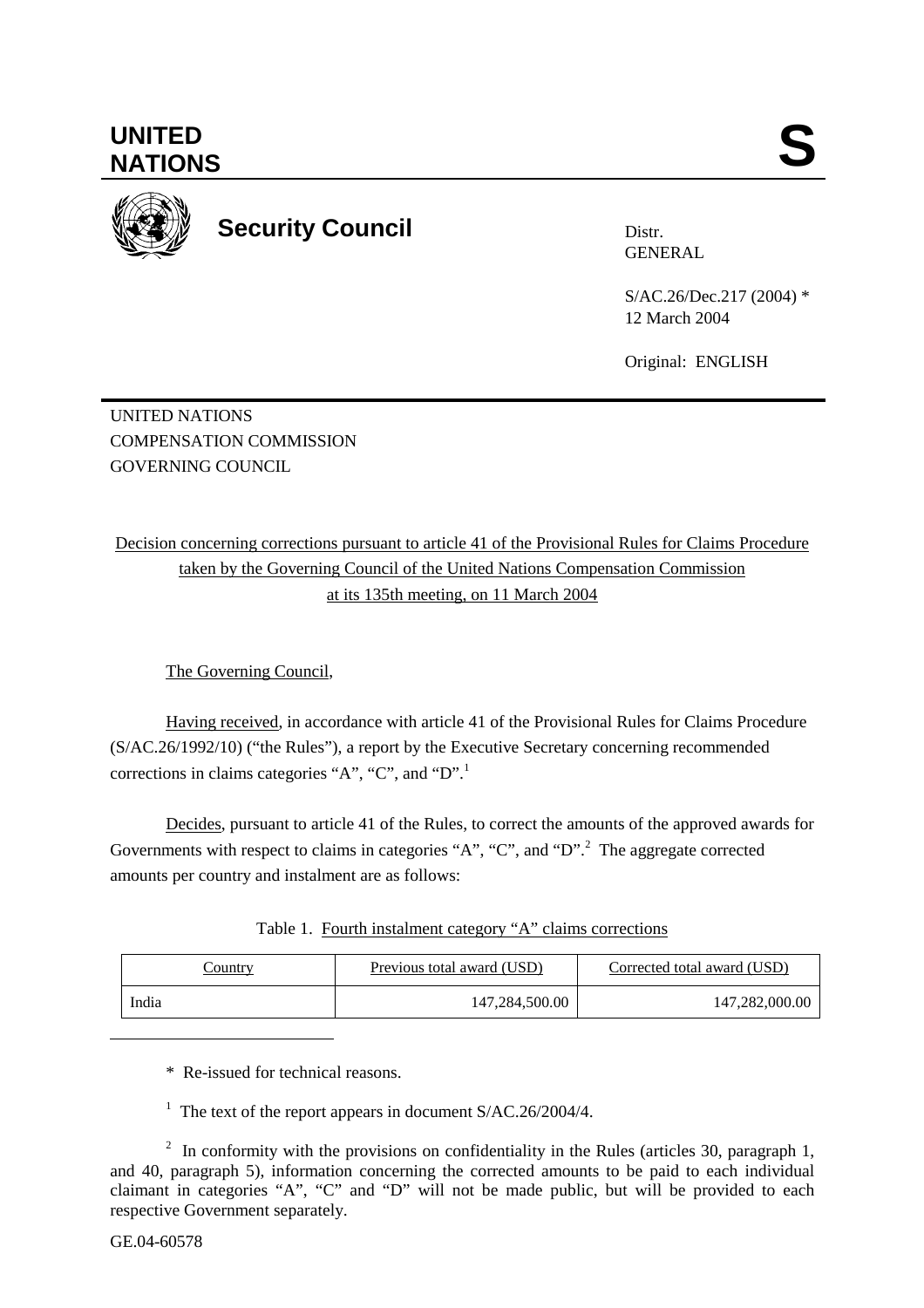| <u>Country</u> | Previous total award (USD) | Corrected total award (USD) |
|----------------|----------------------------|-----------------------------|
| Philippines    | 28,209,000.00              | 27,429,000.00               |

### Table 2. Fifth instalment category "A" claims corrections

| <b>Country</b> | Previous total award (USD) | Corrected total award (USD) |
|----------------|----------------------------|-----------------------------|
| Kuwait         | 39,994,500.00              | 39,999,500.00               |
| Philippines    | 29,197,000.00              | 18,116,500.00               |

### Table 3. Sixth instalment category "A" claims corrections

| <u>Country</u> | Previous total award (USD) | Corrected total award (USD) |
|----------------|----------------------------|-----------------------------|
| Philippines    | 60,812,500.00              | 60.712.500.00               |

#### Table 4. Third instalment category "C" claims corrections

| <u>Country</u> | Previous total award (USD) | Corrected total award (USD) |
|----------------|----------------------------|-----------------------------|
| Kuwait         | 208,398,000.00             | 208,401,800.00              |

#### Table 5. Sixth instalment category "C" claims corrections

| <b>Country</b> | Previous total award (USD) | Corrected total award (USD) |
|----------------|----------------------------|-----------------------------|
| India          | 104,957,696.37             | 104,959,153.41              |
| Kuwait         | 45,921,140.98              | 45,926,413.13               |

## Table 6. Seventh instalment category "C" claims corrections

| Country    | Previous total award (USD) | Corrected total award (USD) |
|------------|----------------------------|-----------------------------|
| Bangladesh | 37, 753, 317. 63           | 37,934,839.11               |
| India      | 186,981,979.54             | 187,636,109.15              |
| Kuwait     | 788,992,471.72             | 789,180,247.91              |

### Table 7. The eleventh instalment category "D" claims corrections

| <u>Country</u> | <b>Previous total award (USD)</b> | Corrected total award (USD) |
|----------------|-----------------------------------|-----------------------------|
| Jordan         | 136,103.00                        | 126,315.00                  |

Decides also that, based on the above corrections, the corrected total awards by instalment are as follows: